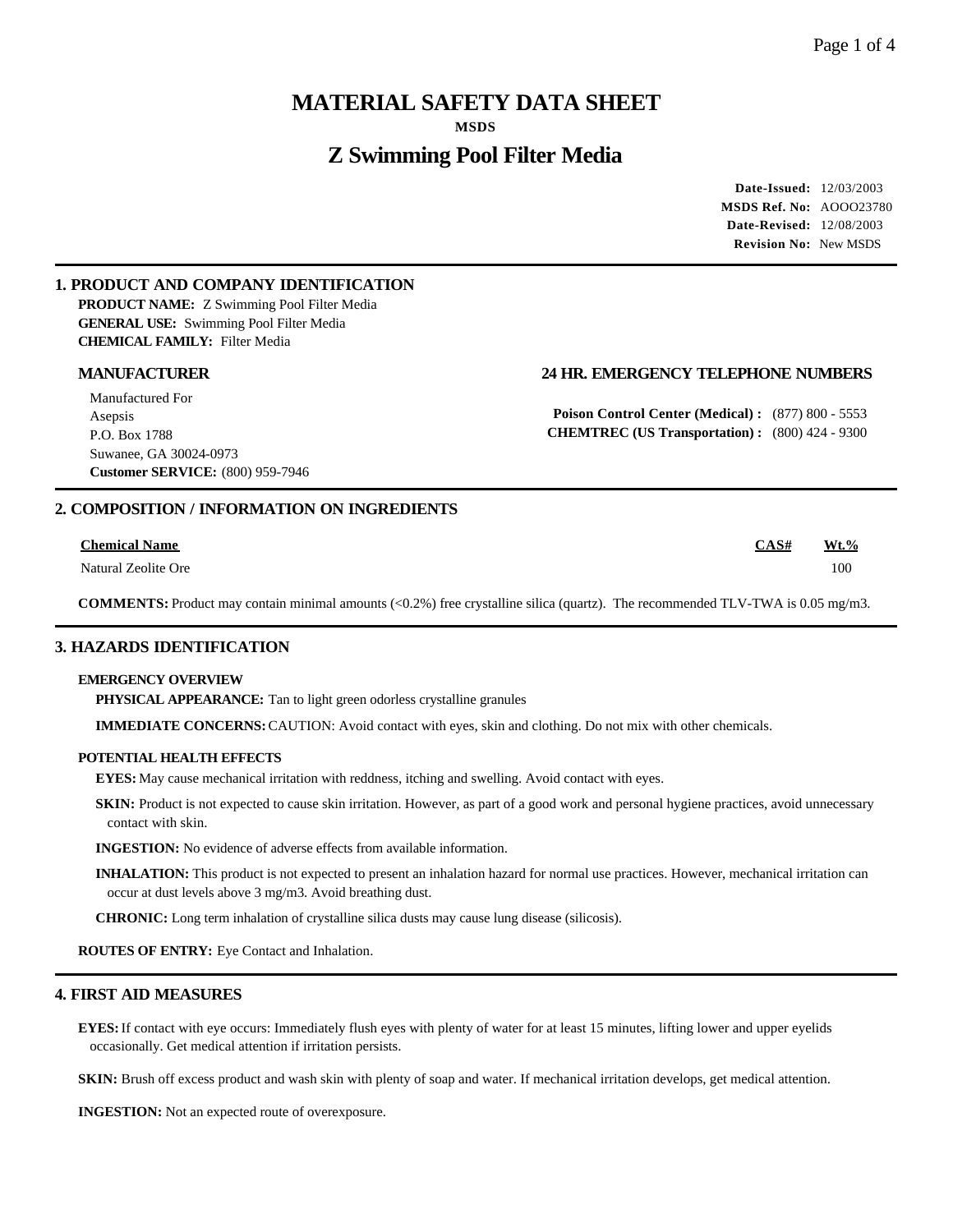**INHALATION:** If inhaled: Move person to fresh air. If person is not breathing, call 911 or an ambulance, then give artificial respiration, preferably mouth-to-mouth, if possible. Call poison control center or doctor for treatment advice.

# **5. FIRE FIGHTING MEASURES**

**FLASHPOINT AND METHOD:** Non-Flammable

**GENERAL HAZARD:** This product is not flammable or combustible.

**EXTINGUISHING MEDIA:** Appropriate to surrounding materials.

**EXPLOSION HAZARDS:** Not considered to be an explosion hazard.

**FIRE FIGHTING PROCEDURES:** As in any fire, wear self-contained breathing apparatus pressure-demand, (MSHA/NIOSH approved or equivalent) and full protective gear.

# **6. ACCIDENTAL RELEASE MEASURES**

**GENERAL PROCEDURES:** Sweep up dry material and dispose in normal trash, or dilute residue and wash spill area with large amounts of water and flush to drain.

# **7. HANDLING AND STORAGE**

**GENERAL PROCEDURES:** Avoid breathing dust.

**HANDLING:** Do not mix with other chemicals.

**STORAGE:** Keep this product in original tightly closed container when not in use. Store in a cool, dry, well ventilated area away from heat or open flame.

# **8. EXPOSURE CONTROLS / PERSONAL PROTECTION**

**ENGINEERING CONTROLS:** General room ventilation plus local exhaust should be used to minimize exposure to dust.

## **PERSONAL PROTECTIVE EQUIPMENT:**

**EYES AND FACE:** Use of safety glasses with side shields is recommended, if conditions warrant.

**SKIN:** No special requirement.

**RESPIRATORY:** None required for normal use. However, if product is used in an area with poor ventilation, a dust mask is recommended.

**PROTECTIVE CLOTHING:** None required when used as directed.

**WORK HYGIENIC PRACTICES:** In accordance with good industrial hygiene practices, wash hands thoroughly with soap and water after handling this product.

# **9. PHYSICAL AND CHEMICAL PROPERTIES**

**PHYSICAL STATE:** Solid **ODOR:** Odorless **APPEARANCE:** Crystalline granules **COLOR:** Tan to light green. **pH:** Not Applicable **PERCENT VOLATILE:** Non-volatile **VAPOR PRESSURE:** Not Applicable **VAPOR DENSITY:** Not Applicable **BOILING POINT:** Not Applicable **FREEZING POINT:** Not Applicable **MELTING POINT:** 1050°C **SOLUBILITY IN WATER:** Insoluble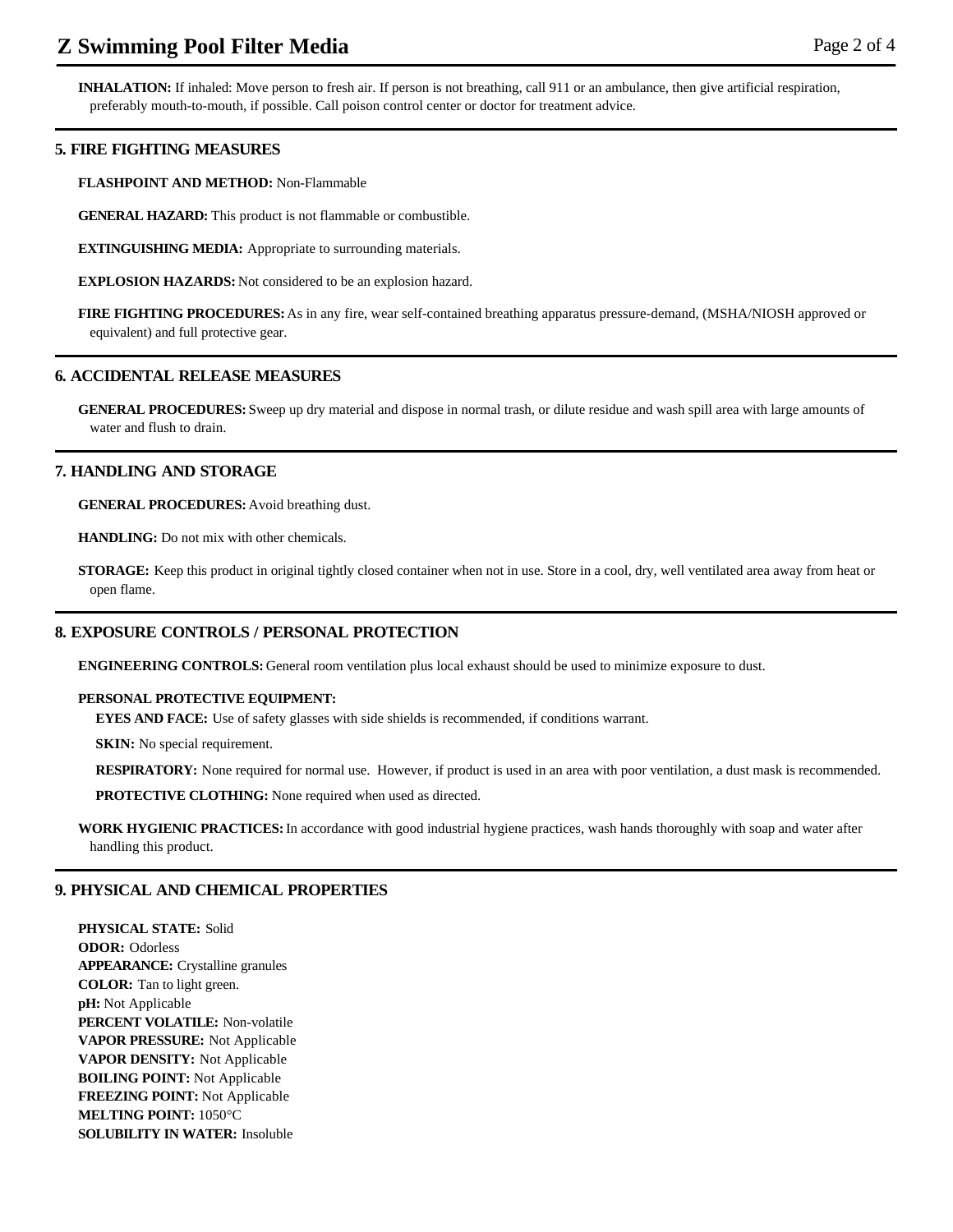**SPECIFIC GRAVITY:** 1.5 to 1.7 (water=1)

# **10. STABILITY AND REACTIVITY**

**CONDITIONS TO AVOID:** None known.

**STABILITY:** This product is stable under normal conditions.

**POLYMERIZATION:** Hazardous polymerization will not occur under normal conditions.

**HAZARDOUS DECOMPOSITION PRODUCTS:** None known.

**INCOMPATIBLE MATERIALS:** Strong oxidizerers or strong acids.

# **11. TOXICOLOGICAL INFORMATION**

**EYE EFFECTS:** May cause mechanical irritation

**SKIN EFFECTS:** This product is not expected to be a skin irritant based on its components.

#### **CARCINOGENICITY:**

This product is not listed as a carcinogen by IARC.

This product is not listed as a carcinogen by NTP.

This product is not listed as a carcinogen by OSHA.

# **12. ECOLOGICAL INFORMATION**

**ECOTOXICOLOGICAL INFORMATION:** This product is not toxic to aquatic animals and plants.

# **13. DISPOSAL CONSIDERATIONS**

**PRODUCT DISPOSAL:** If unable to use product in pool, dispose of in household trash.

**EMPTY CONTAINER:** Do not reuse empty container. Discard in trash.

## **14. TRANSPORT INFORMATION**

**DOT (DEPARTMENT OF TRANSPORTATION) PROPER SHIPPING NAME:** Not Regulated as a DOT Hazardous Material

# **15. REGULATORY INFORMATION**

#### **UNITED STATES**

**SARA TITLE III (SUPERFUND AMENDMENTS AND REAUTHORIZATION ACT)**

## **311/312 HAZARD CATEGORIES:**

**FIRE:** NO **PRESSURE GENERATING:** NO **REACTIVITY:** NO **ACUTE:** YES **CHRONIC:** NO

**313 REPORTABLE INGREDIENTS:** This product or its components are not listed.

#### **CERCLA (COMPREHENSIVE RESPONSE, COMPENSATION, AND LIABILITY ACT)**

**CERCLA REGULATORY:** This product or its components are not listed.

#### **TSCA (TOXIC SUBSTANCE CONTROL ACT)**

**TSCA REGULATORY:** This product or its components are not subject to export notification.

**TSCA STATUS:** This product is listed on the TSCA Inventory as a naturally occurring chemical.

#### **RCRA STATUS:** This product, as sold, would not be considered a RCRA Hazardous Waste.